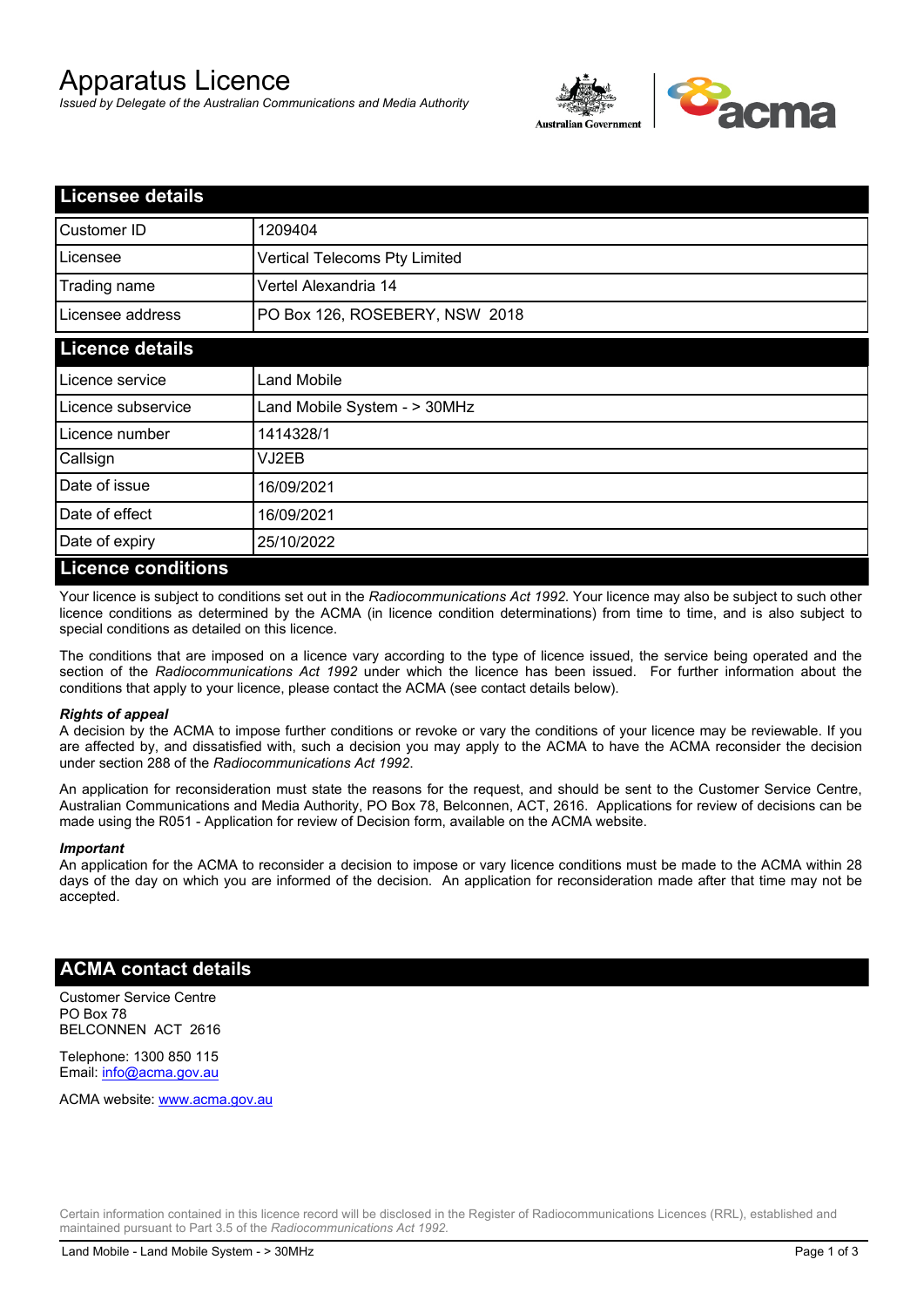# **Advisory Notes applying to licence no.: 1414328/1**

Conditions applicable to the operation of Land Mobile System station(s) authorised under this licence can be found in the Radiocommunications Licence Conditions (Apparatus Licence) Determination and the Radiocommunications Licence Conditions (Land Mobile Licence) Determination. Copies of these determinations are available from the ACMA and from the ACMA home page (www.acma.gov.au).